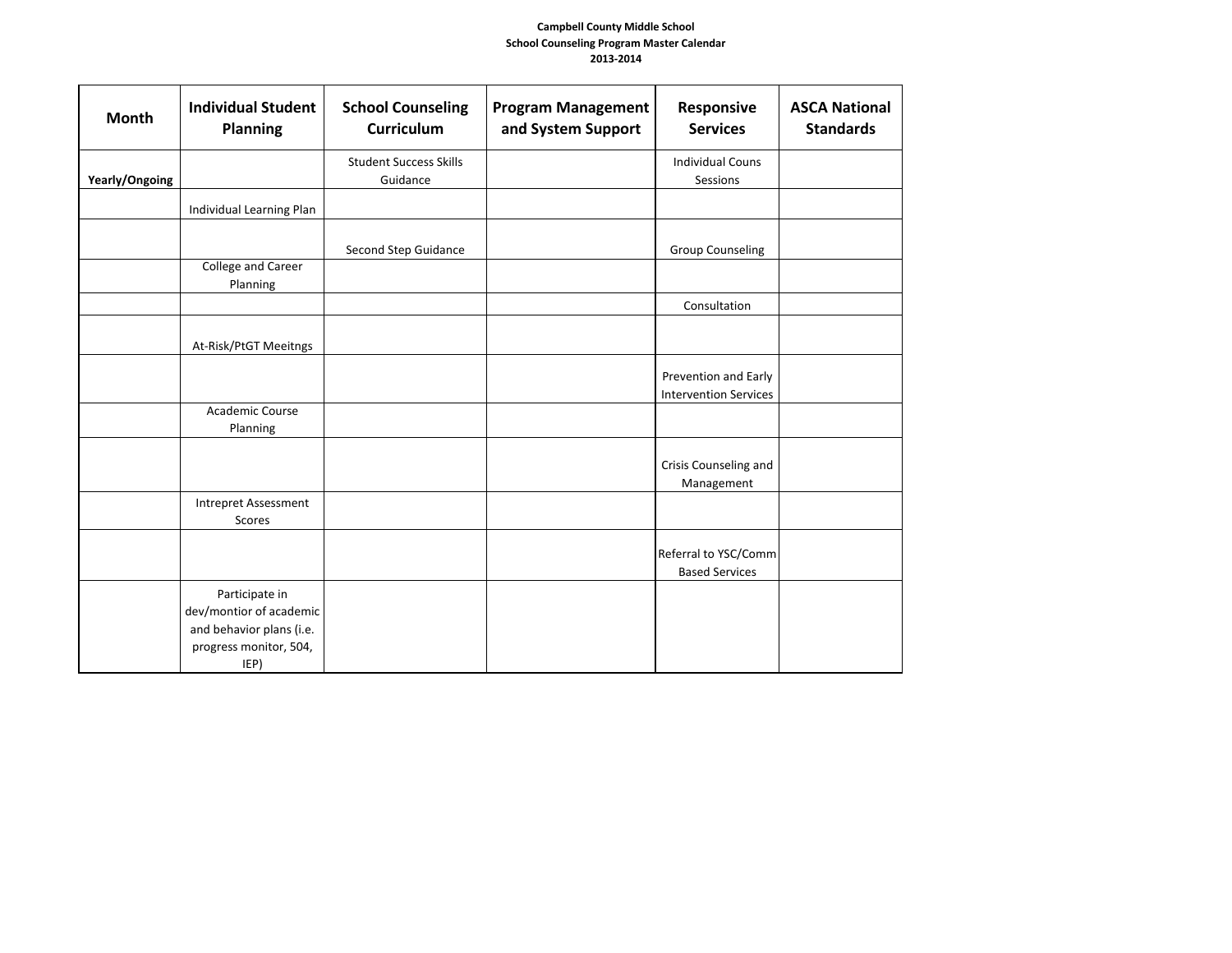| <b>Month</b> | <b>Individual Student</b><br>Planning            | <b>School Counseling</b><br><b>Curriculum</b> | <b>Program Management</b><br>and System Support | Responsive<br><b>Services</b>                       | <b>ASCA National</b><br><b>Standards</b> |
|--------------|--------------------------------------------------|-----------------------------------------------|-------------------------------------------------|-----------------------------------------------------|------------------------------------------|
| August       |                                                  |                                               | Orientation                                     |                                                     |                                          |
|              |                                                  |                                               |                                                 |                                                     |                                          |
|              |                                                  |                                               | Scheduling                                      |                                                     |                                          |
|              | See list of individual<br>student planning above |                                               |                                                 | See ongoing list of<br>responsive services<br>above |                                          |
|              |                                                  | <b>CLC Schedule</b>                           | IEP/504 Reviews                                 |                                                     |                                          |
|              |                                                  | August 23: Ice Breaker,<br>Needs Assessment   |                                                 |                                                     |                                          |
|              |                                                  | August 30: SOS                                | College and Career Day<br>Planning              |                                                     |                                          |
|              |                                                  |                                               | <b>Transcript Check</b>                         |                                                     |                                          |
|              |                                                  |                                               |                                                 |                                                     |                                          |
|              |                                                  |                                               | <b>Counseling Dept Needs Assess</b>             |                                                     |                                          |
|              |                                                  |                                               | <b>Advisory Council Meeting</b>                 |                                                     |                                          |
| September    |                                                  | <b>CLC Schedule</b>                           |                                                 |                                                     |                                          |
|              |                                                  | September 6:                                  |                                                 |                                                     |                                          |
|              |                                                  | BYOD/DDL                                      |                                                 |                                                     |                                          |
|              |                                                  | September 13: SSS<br>Instrument               |                                                 |                                                     |                                          |
|              |                                                  | Septemeber 20: SSS #1                         |                                                 |                                                     |                                          |
|              |                                                  | September 27: SSS #2                          |                                                 |                                                     |                                          |
|              | See list of individual<br>student planning above |                                               |                                                 | See ongoing list of<br>responsive services<br>above |                                          |
|              |                                                  |                                               |                                                 |                                                     |                                          |
|              |                                                  |                                               |                                                 |                                                     |                                          |
|              |                                                  |                                               | <b>Gallup Poll Administration</b>               |                                                     |                                          |
|              |                                                  |                                               |                                                 |                                                     |                                          |
|              |                                                  |                                               |                                                 |                                                     |                                          |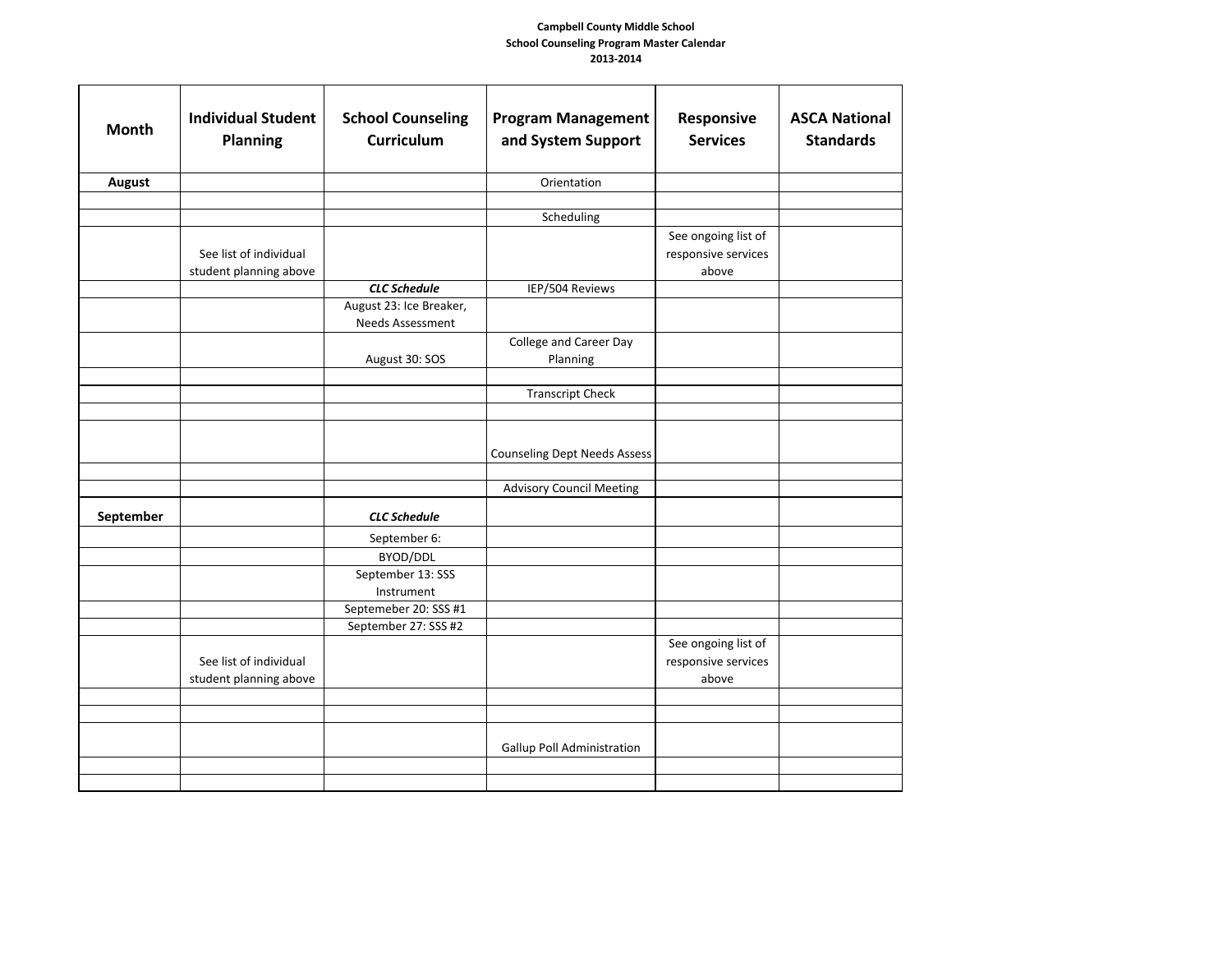| <b>Month</b>    | <b>Individual Student</b><br><b>Planning</b>     | <b>School Counseling</b><br>Curriculum                         | <b>Program Management</b><br>and System Support | Responsive<br><b>Services</b>                       | <b>ASCA National</b><br><b>Standards</b> |
|-----------------|--------------------------------------------------|----------------------------------------------------------------|-------------------------------------------------|-----------------------------------------------------|------------------------------------------|
| <b>October</b>  |                                                  | <b>CLC</b> Schedule                                            |                                                 |                                                     |                                          |
|                 |                                                  |                                                                |                                                 |                                                     |                                          |
|                 |                                                  | October 4: SSS #3                                              |                                                 |                                                     |                                          |
|                 |                                                  | October 18: SSS #4                                             |                                                 |                                                     |                                          |
|                 |                                                  | October 25: SSS #5                                             |                                                 |                                                     |                                          |
|                 | See list of individual<br>student planning above |                                                                |                                                 | See ongoing list of<br>responsive services<br>above |                                          |
|                 |                                                  |                                                                |                                                 |                                                     |                                          |
|                 |                                                  | <b>SSS Groups Start</b>                                        |                                                 |                                                     |                                          |
|                 |                                                  | Week of 14th: SSS #1                                           |                                                 |                                                     |                                          |
|                 |                                                  | Week of 21st: SSS #2                                           |                                                 |                                                     |                                          |
|                 |                                                  | Week of 28th: SSS #3                                           |                                                 |                                                     |                                          |
| November        |                                                  | <b>CLC</b> Schedule                                            |                                                 |                                                     |                                          |
|                 |                                                  |                                                                |                                                 |                                                     |                                          |
|                 |                                                  | November 15: K-PREP Results<br>Review                          |                                                 |                                                     |                                          |
|                 |                                                  | November 22: Explore (8-<br>Review, 6 & 7-Explore<br>Practice) |                                                 |                                                     |                                          |
|                 |                                                  |                                                                |                                                 |                                                     |                                          |
|                 | See list of individual<br>student planning above |                                                                |                                                 | See ongoing list of<br>responsive services<br>above |                                          |
|                 |                                                  | SSS Group                                                      |                                                 |                                                     |                                          |
|                 |                                                  | Week of 4th: SSS #4                                            |                                                 |                                                     |                                          |
|                 |                                                  | Week of 11th: SSS #5                                           |                                                 |                                                     |                                          |
|                 |                                                  | Week of 18th: SSS #6                                           |                                                 |                                                     |                                          |
|                 |                                                  | Week of 25th: SSS #7                                           |                                                 |                                                     |                                          |
| <b>December</b> |                                                  |                                                                | Prog Eval & Data Check                          |                                                     |                                          |
|                 |                                                  | <b>CLC Schedule</b>                                            |                                                 |                                                     |                                          |
|                 | See list of individual<br>student planning above | December 13: Student<br>Instrument                             |                                                 | See ongoing list of<br>responsive services<br>above |                                          |
|                 |                                                  | <b>SSS Group</b>                                               |                                                 |                                                     |                                          |
|                 |                                                  | Week of 2nd: SSS #8                                            |                                                 |                                                     |                                          |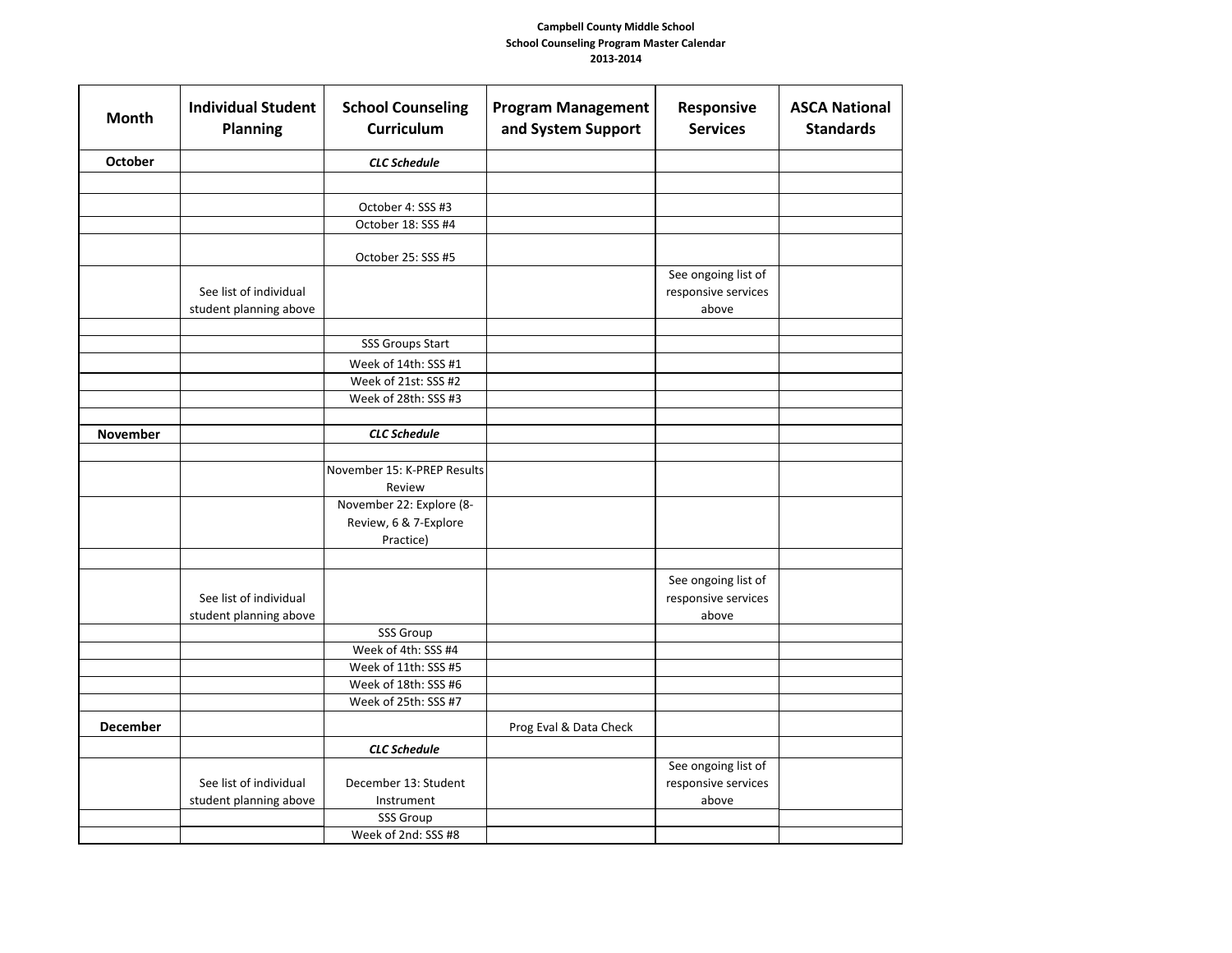| <b>Month</b> | <b>Individual Student</b><br><b>Planning</b> | <b>School Counseling</b><br><b>Curriculum</b> | <b>Program Management</b><br>and System Support | Responsive<br><b>Services</b> | <b>ASCA National</b><br><b>Standards</b> |
|--------------|----------------------------------------------|-----------------------------------------------|-------------------------------------------------|-------------------------------|------------------------------------------|
| January      |                                              |                                               |                                                 |                               |                                          |
|              |                                              |                                               |                                                 |                               |                                          |
|              |                                              | <b>CLC</b> Schedule                           |                                                 |                               |                                          |
|              |                                              | January 10: Second Step-                      |                                                 | See ongoing list of           |                                          |
|              | See list of individual                       | Empathy and                                   |                                                 | responsive services           |                                          |
|              | student planning above                       | Communication                                 | AP Expo                                         | above                         |                                          |
|              |                                              | January 24: Second Step-                      |                                                 |                               |                                          |
|              | Individual Learning Plan                     | <b>Emotion Management</b>                     |                                                 |                               |                                          |
|              | Completion                                   |                                               |                                                 |                               |                                          |
|              |                                              |                                               |                                                 |                               |                                          |
| February     |                                              |                                               | Freshman Expo Night                             |                               |                                          |
|              |                                              | <b>CLC Schedule</b>                           |                                                 |                               |                                          |
|              |                                              |                                               |                                                 |                               |                                          |
|              |                                              | February 7: SSS Booster                       | 6th and 7th Grade Transitions                   |                               |                                          |
|              |                                              | February 21: Bullying/PBIS                    |                                                 |                               |                                          |
|              |                                              |                                               |                                                 |                               |                                          |
|              |                                              | Needs Assess/PtGT Groups                      |                                                 |                               |                                          |
|              |                                              |                                               |                                                 | See ongoing list of           |                                          |
|              | See list of individual                       |                                               |                                                 | responsive services           |                                          |
|              | student planning above                       |                                               | 8th Grade High School Visits                    | above                         |                                          |
| <b>March</b> |                                              | <b>CLC Schedule</b>                           |                                                 |                               |                                          |
|              |                                              | March 7: Second Step-                         |                                                 |                               |                                          |
|              |                                              | <b>Bullying</b>                               | <b>Operation Preparation</b>                    |                               |                                          |
|              |                                              |                                               |                                                 | See ongoing list of           |                                          |
|              | See list of individual                       | March 21: Second Step-                        |                                                 | responsive services           |                                          |
|              | student planning above                       | Substance Abuse                               |                                                 | above                         |                                          |
|              |                                              |                                               |                                                 |                               |                                          |
|              |                                              | Needs Assess/PtGT Groups                      |                                                 |                               |                                          |